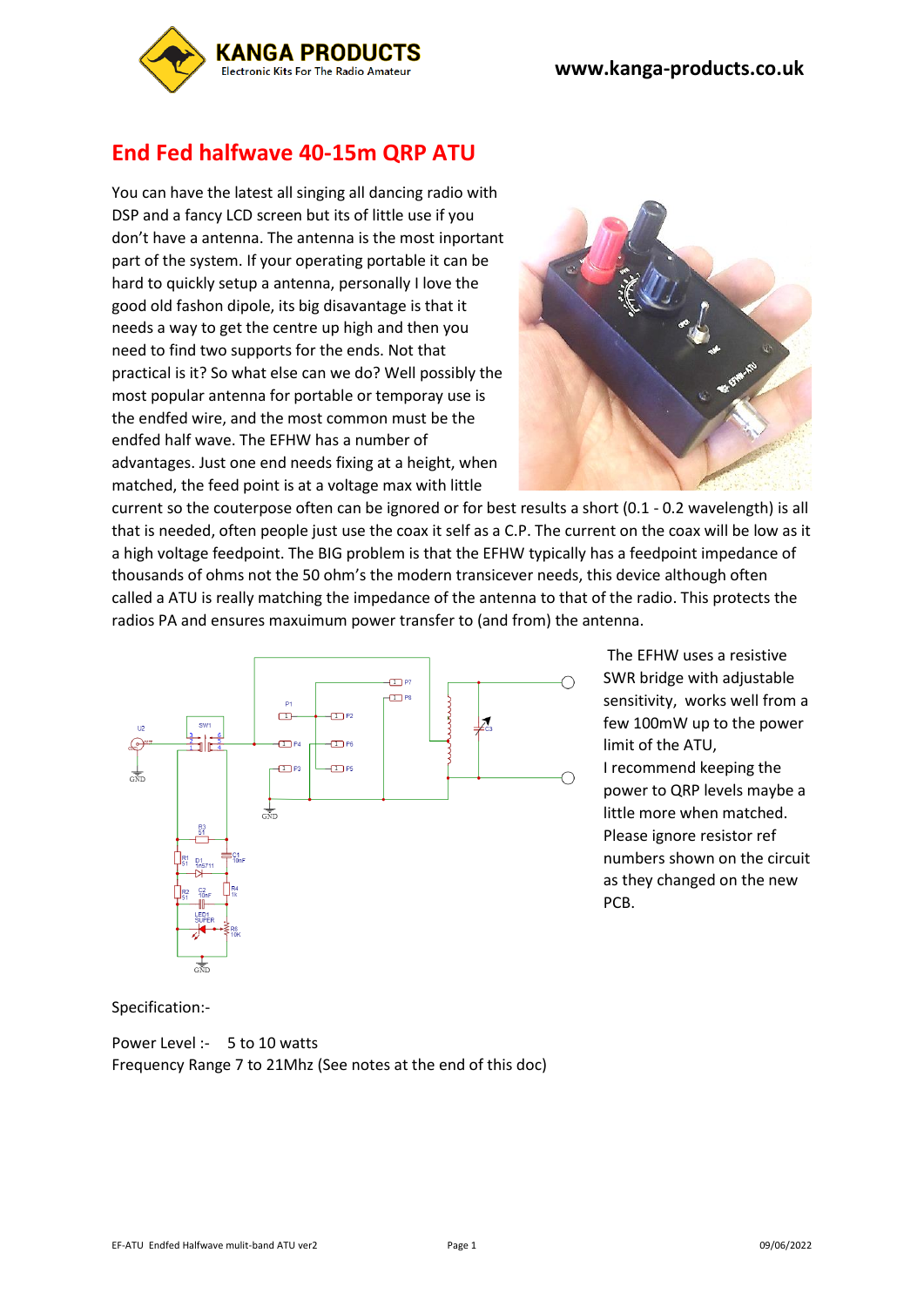

Note on Suggested antenna sizes:-

Please note, this is **NOT** a random wire tuner, it is designed to be used with a Half Wave length of wire for the band you are interested in, it will match this halfwave in the range of 7 to 21Mhz (40- 15m Ham bands)

Although not always necessary a counterpoise can help improve the efficiency, a short counterpoise can be used of approx  $1/10^{th}$  to  $1/20^{th}$  of a wavelength.

It is also advisable to use coax fed of at least 5m, this helps keep RF away from the operator and the equipment.

| Band            | Ant Length          | Counterpoise length (approx 1/10 wavelength) |
|-----------------|---------------------|----------------------------------------------|
| 40m             | 66ft (20m)          | 16ft (4m)                                    |
| 30m             | 46ft 3 inch (15m)   | 10ft(3m)                                     |
| 20 <sub>m</sub> | 33ft 3 inch (10m)   | $6ft$ (2m)                                   |
| 17 <sub>m</sub> | 25ft 10 inch (8.5m) | 6ft(2m)                                      |
| 15 <sub>m</sub> | 22ft 2 inch (7.5m)  | 5ft (1.5m)                                   |

The lengths given are not exact as even the type of insulation on the wire will change the length not to mention nearby objects and supports. Also the part of the band you are using will mean the lengths given could need a tweak (figures here are most suitable for the CW end of the bands). I find these lengths will be ok when used with the ATU as it can tune out these small differences.

### **Parts List**

EF-ATU PCB EFHW Front plate Case 2 x Terminal Posts (Black /Red) BNC Socket 1 x DPST Switch 1 x Red 5mm LED 1 x Variable capacitor 2 x 2.5mm x 5mm Cap mounting screws 1 x 2.5mm x 12mm extender shaft screws 1 x 10mm shaft extender 1 x Control knob 3 x 51 ohm 2 Watt resistors (R2, R3, & R4) 1 x 10K trimmer 1 x 1N5711 diode 1 x 1K resistor 2 x 0.01uF capacitors (5.08mm spacing) 1 x 0.01uf capacitor (2.5mm spacing) T50-6 Core 700mm 25 SWG (0.5mm) enamelled Wire 2 x BNC connecting wire 4 x Stick on Feet 4 x front plate mounting screws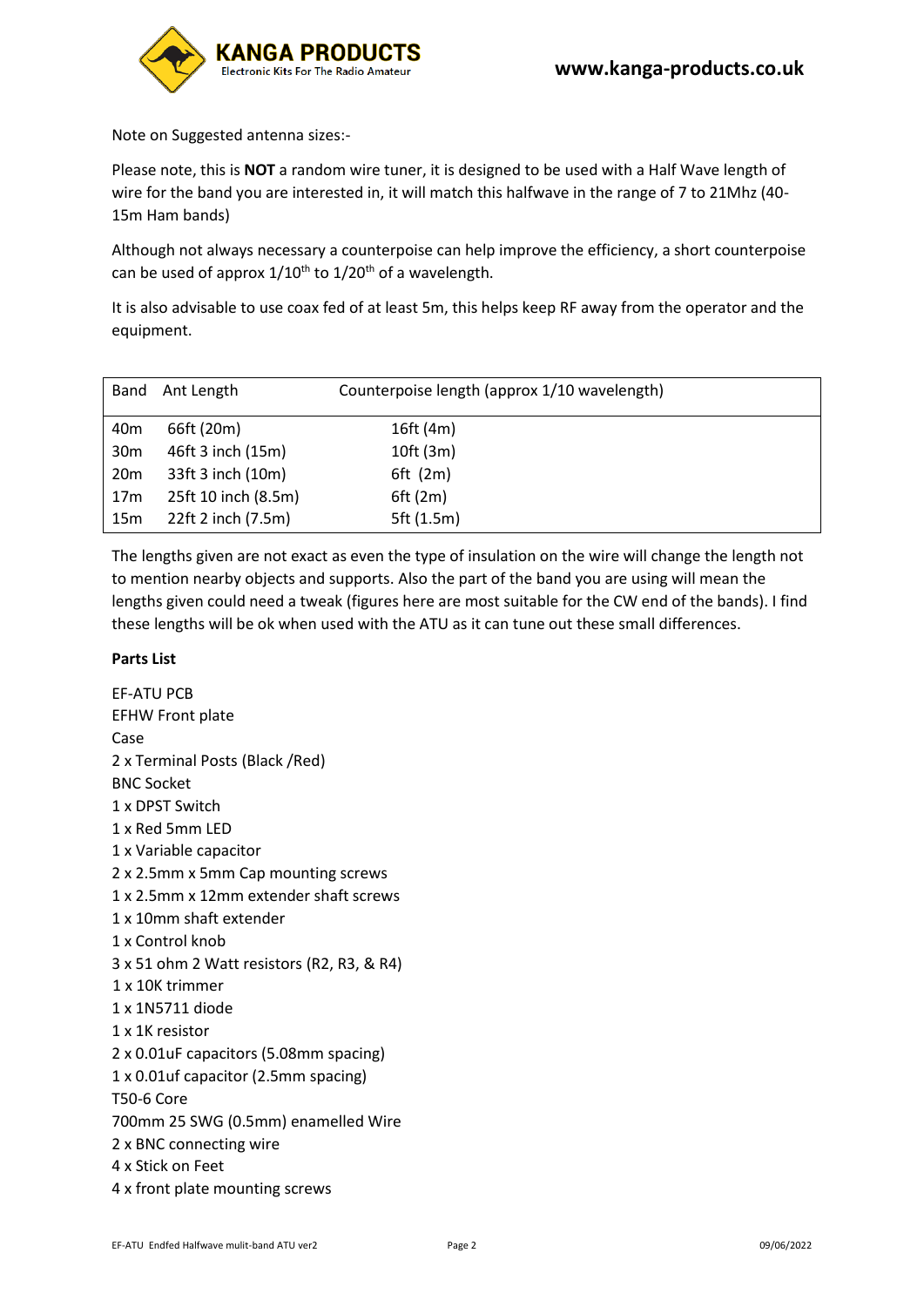Before you start work on the ATU check you have all the parts listed, any problems contact me

sales@kanga-products.co.uk

The ATU uses a single T50-6 toroidal core which although fairly small is fine for the power levels (and higher) that we are running (QRP).

# *Warning… Boring Maths follow:-*

Some of you who like a bit of maths may like to see how we work out the number of turns and the position of the tap on the coil, that way if you wish you can make changes to the circuit at a later date if you want to change the coverage of the ATU.

First of all we need to understand that the EFHW antenna presents a high impedance at the fed point, typically thousands of ohms, our radios are normally expecting only 50 ohms so we need to transform this high impedance down to a level we can use. Typical people use a 49:1 matching transformer of some kind to bring this very high impedance down to nearer 50 ohms.

That's great and so we can use this in our design for the EFHW ATU.

To work out the turns ratio we need we take the square root of the impedance transfer so Square root of 49 (from the 49:1 transformer) equals 7. We need a ratio of 7:1 in our number of turns.

Ok so now how many turns do we need,

Well what is the lowest frequency we want our ATU to work on? Well I intended it to work over 40- 20m meters ( but should work over a wider range at the high end, lets try for upto 15m) so that 7 to 21Mhz so a little lower than 7Mhz and a little higher than 21Mhz would be great.

Lowest frequency for the design is 6.5Mhz, we are using a 240pf variable capacitor so that's 6.5Mhz with the cap set to 240pf

From the formula

$$
F_{\scriptscriptstyle R} = \frac{1}{2\pi\sqrt{LC}}
$$

with F =6.5Mhz and C=240pf we rearrange it and that gives us

2.5uH as the inductance

Now if we use this value and put that back into the same formula but this time with F=22Mhz and working out the capacitance we would get

 $F=22M$ hz L=2.5uH so C= 21pf min cap

So it would seem that a 2.5uH inductor with our 240pf variable capacitor will allow us to tune the range we want.

So how many turns is that?

We are using a T50-6 and the data sheets for it tell us a few useful things, the calculation we need to look at is

 $uH = AL \times (Number of turns)^2 / 1000$ 

with a T50-6 AL=4 so………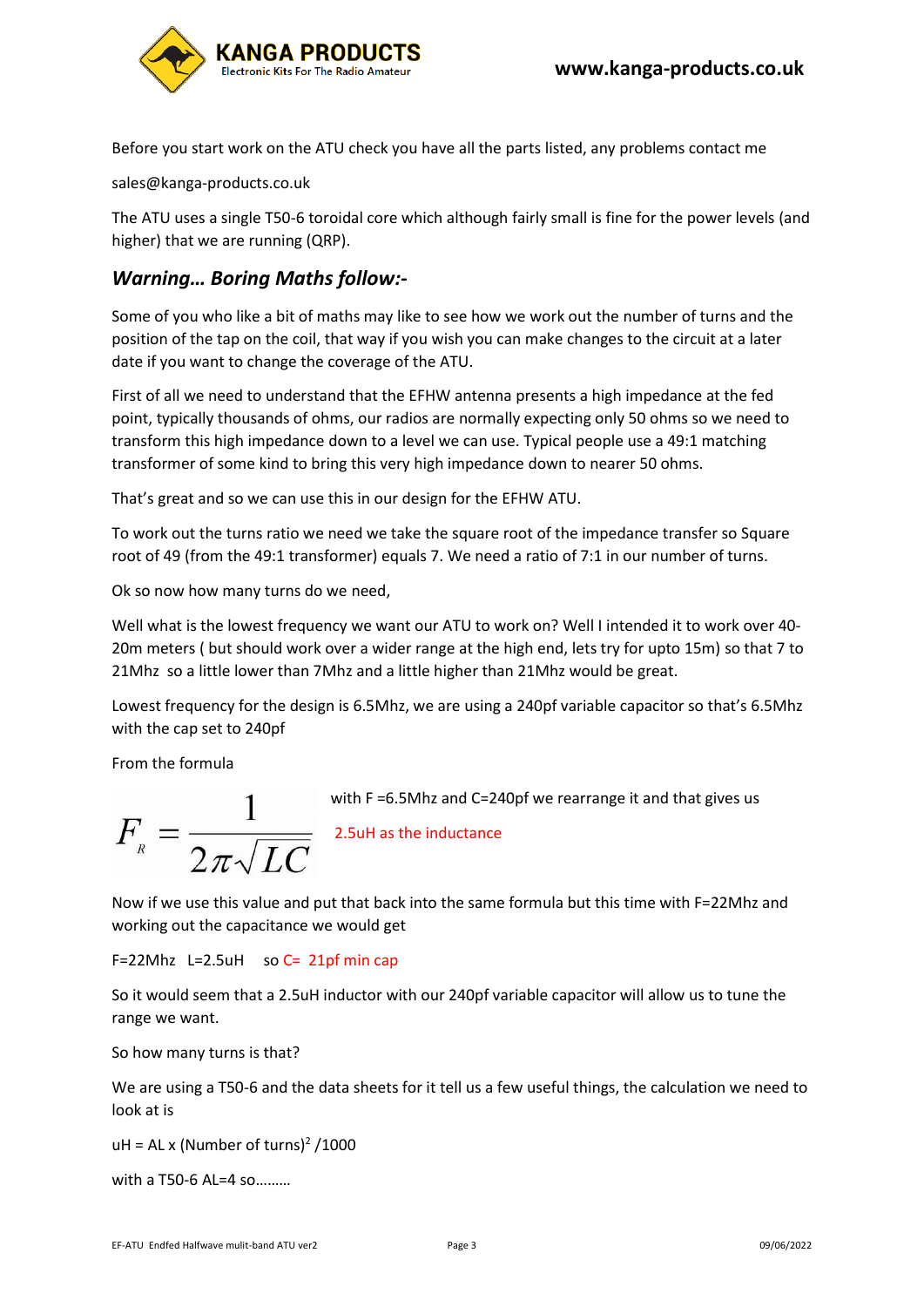

We know the inductance we need, so if we calculate the turns we get

 $(2.5$ uH \*1000)/4=(Number of turns)<sup>2</sup> which works out to 25 turns in total

With 0.5mm or similar wire we can get 25 turns on the T50 core.

So what about the tap to give us the 49:1 impedance transformation?

So we know that the 49:1 impedance transformation is a 7:1 turns ratio,

Divide 25/8 gives us just over 3. So if we set our tap point to 3 turns and the have an extra 22 turns after the tap we get what we need.

This is how I have worked out the windings on the toroidal.

Hope some of you found that interesting and those that didn't can wake up now.

### **Winding the Core.**

Some people fear winding toroidal cores, don't worry this one is fairly easy to do if you just take your time and follow the steps below. You would be surprised how many times people tell me about problems with kits. When I look into it or they send me a photo of the 'problem' it's normally that they have done their own thing and not read or followed the instructions. Please save us both problems and follow the instructions for this core.

A recap, we need a total of 25 turns on the core, every time the wire passes through the core it counts as a turn. We need a tap at one end 3 turns into the winding and then an additional 22 turns.

Start with finding and straightening out the wire for the core, it's about 700mm long. This wire has a special enamel coating that can be burned off by soldering but more on that later.

The core you need is yellow and in likelihood will have one side grey

Many people find winding toroidal cores strikes fear into them, really they are easy to do. The one here should be well within the scope of anyone that takes care and can follow the instructions.

The core needs to be wound with the 700mm length of wire supplied with the kit. It comprises of a total of 25 turns with a tap between the  $3^{rd}$  and  $4^{th}$  turn from the earth side.

I hope the pictures below helps. If you can look on the Kanga Products web site for colour pictures of this which will make things clear.



Start with passing the wire through the core as shown. Now wind 3 turns around the core, each time the wire passes through the core it counts as a turn. The short end of the wire should be down at 6 O'clock position as we start winding up towards in the 9 O'clock direction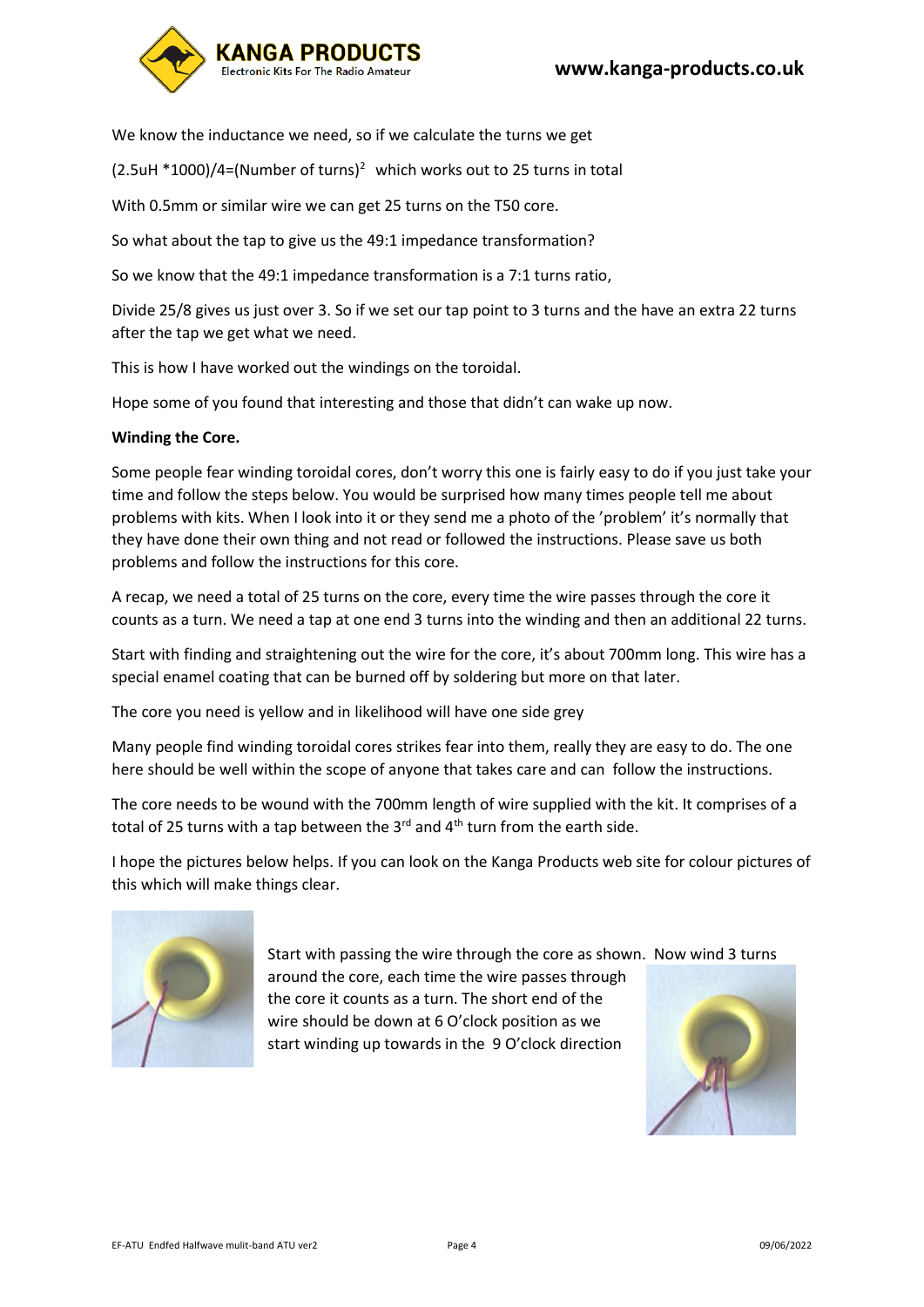



Now we need to form a loop.

Make this loop around 1 inch long.

Not the direction that we are winding the core, it must be wound this way we started at the bottom of the core and are winding clockwise.

Now we continue to wind the core so we have an extra 22 turns after the loop.

When you have finished winding the core double check the number of turns. The best way to do this is to use your mobile phone/camera and take a picture, zoom in and then it should be easier to count the turns on the computer screen.



Ok we have done the hard part but

we still have a difficult task to complete with this core. The windings are enamelled covered wire, the enamelling acts like an insulator and would stop any electrical connection to the wire. The wire I have used has a special enamel that will melt when exposed to the heat of molten solder, I find a light scraping of the enamel first will help with this task and even then you need to apply the soldering iron to the wire with a large blob of solder to melt it, you will need to apply the iron for a least 10 secs to the wire while feeding fresh solder to the wire, you will see a little puff of smoke and the solder will tin the wire as the enamel melts,



DO NOT breathe in the fumes, I am sure they are not good for you! Look at the picture here to see what you're trying to achieve.

Once tinned you're ready to fit the core to the PCB. Put it on one side and let's start on the PCB.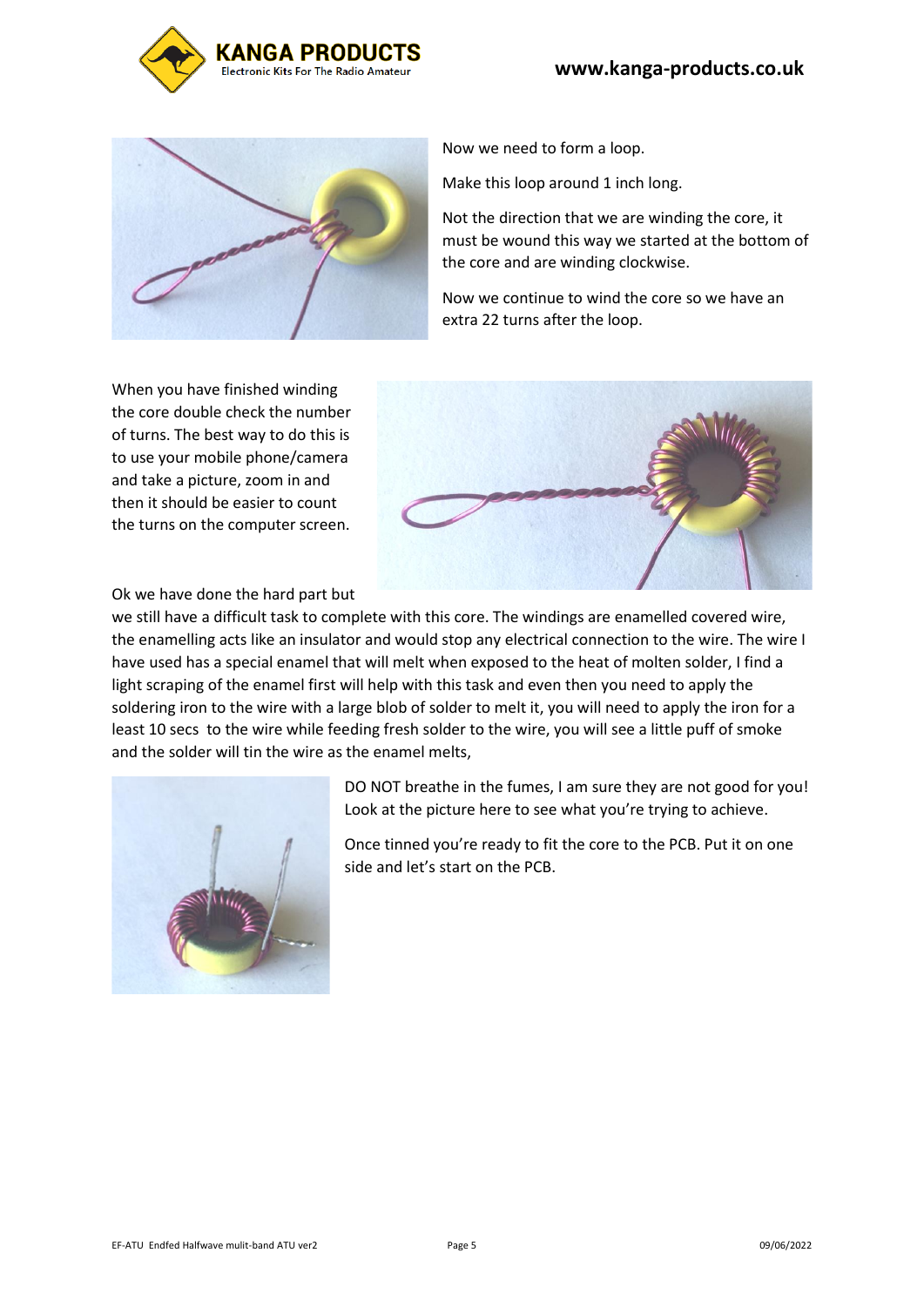

### **\*\*\*\*\* Very Important Note \*\*\*\*\***

Please make sure you read the instructions below about mounting the extender shaft on the capacitor, it is easy to break the internal stops if you do this wrong .

Lets put the basic PCB together.

**The board has parts fitted on both sides and it's important that the right part is on the right side of the board**, also the order that you fit the parts is important as some solder pads are under the bodies of other parts.



1) Fit the switch first, the switch must sit on the side of the PCB that shows the silk screen picture of the switch and you will see 'SWT' near one edge of the board, make sure that you push the pins through the board and that the switch sits straight and flush.

2) Now turn the board over and we can fit most of the other parts, I suggest fitting them in this order.

Fit the three 51 ohm 2 watt resistors, these act as part of the tuning indicator bridge and can get hot when you tune the ATU, the total power fed into the ATU will be shared with these three resistors and the antenna while tuning



so in a worst case scenario with a short circuit on the output the three will share the full amount of RF power, since we are only using QRP that would be a rated power of 6 Watts but of course we will be only applying power to the tuning bridge for a short time and we hope we will not have a short circuit on the output so these two watt resistors are suitable for our needs. **(Also keep the off cuts for now!)**

Fit the other small parts C1, C2, C4, R4 and D1. (C3 is the tuning cap so don't worry about that yet) Make sure that D1 is fitted the correct way round (see the silk screen layout on the board to see which end the band on the diode should be).

( C4 is a later addition to the ATU see the notes at the end of these instructions about what it does. Some of the pictures below do not show C4 as its only fitted on the newer revision boards)

Now fit the small trimmer SWR adjust control. (Set this about ½ way at this point!)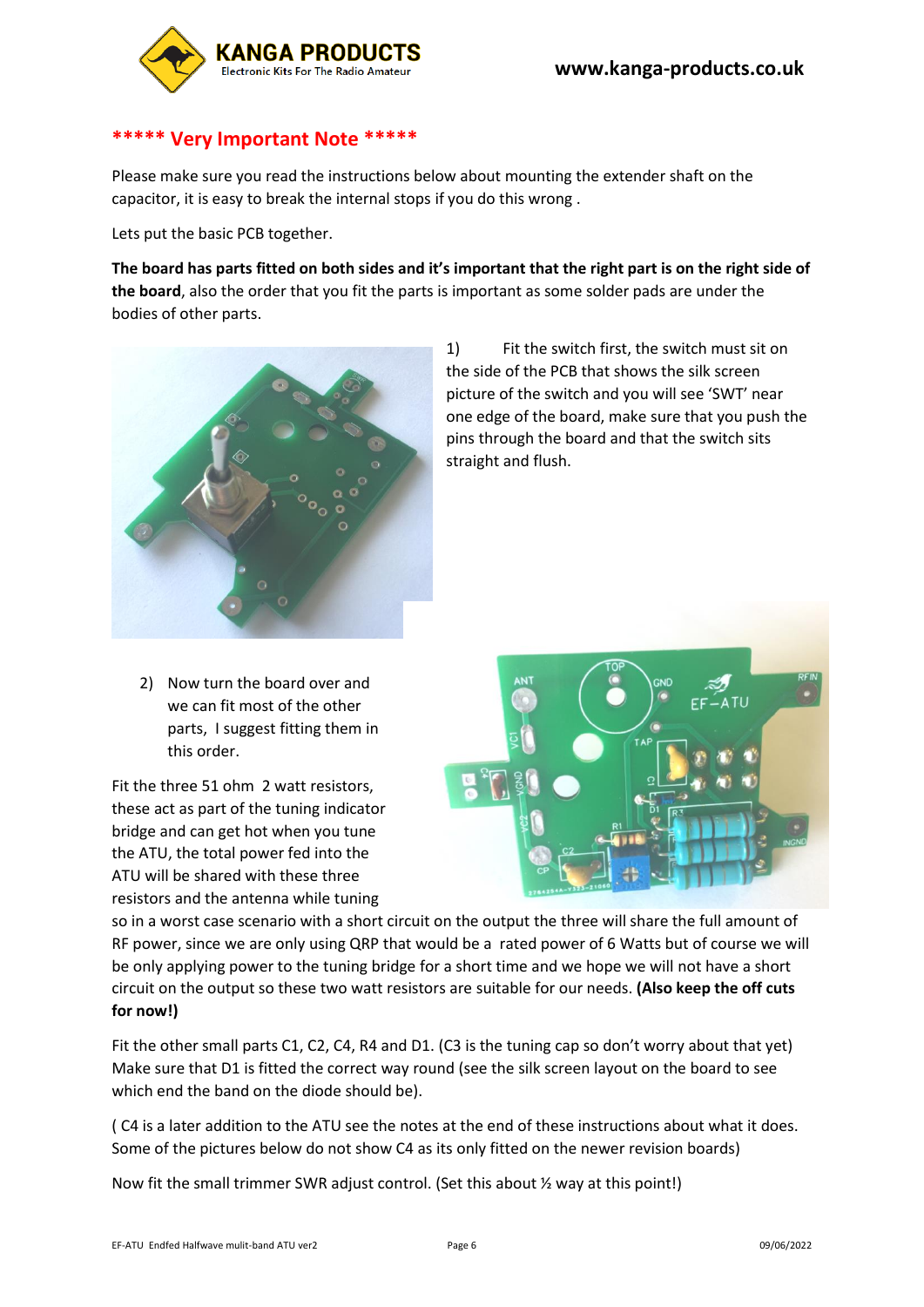

Now we are going to fit the toroidal coil.



Ok you kept the offcuts from the resistors didn't you? I hope so. Use one of these offcuts to connect the PCB to the coils tap, I make a little walking stick hook on one end that goes over the loop and drop it through though the board and the 'hook' over the tap, solder when done (both at the loop and under the board)

This core as two long ends and a tap.

Position it as shown here and push it flush to the board, do not worry about the tap at the moment we will sort that shortly.



Now I strongly recommend that you use a meter and check for continuity between the ends of the coil. The best place to check this is on the two larger pads marked ANT and CP.

Well done the PCB is just about complete for now.

The next stage is to fit the two terminal posts. Remove the large securing nut from the posts and put the posts through the front plate and the box, make sure the front plate is lined up with the

other holes in the box and secure the terminals with their large nuts. This is the second most difficult task, I find a good way is to unscrew the top section of the terminals and not the small round hole in the shaft. I place a thin 'watch makers' type screw drive into the hole to help me hold the post while I use a socket or small spanner to tighten the nuts securing the posts to the box. This can be a little awkward so take your time and make sure when done that the other holes line up ok with the front plate.

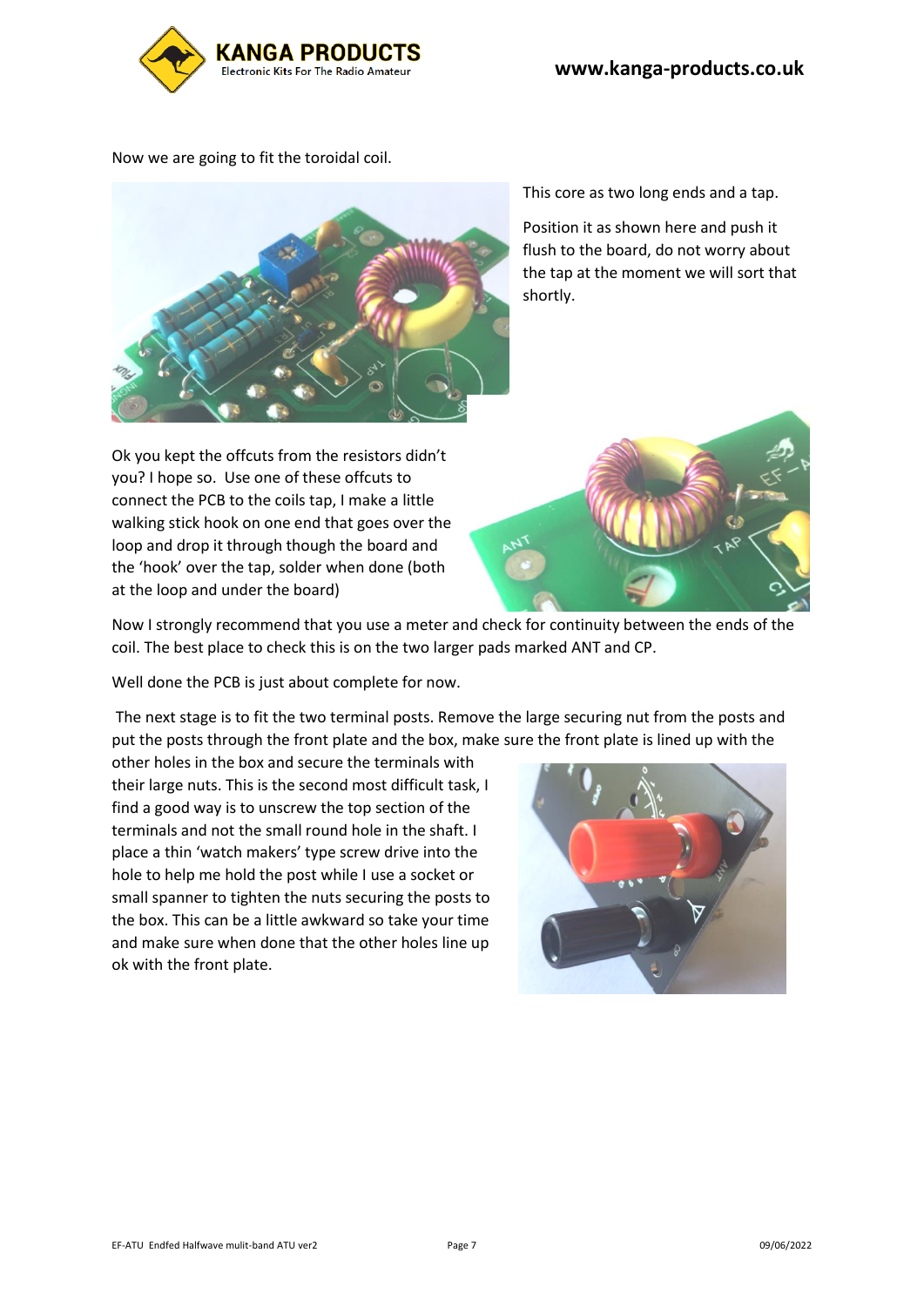



them a little too long for now.

Now the case is pre-drilled for this connector but if you must you

could enlarge the hole to allow for a SO239 connector if you wish.

Let's start putting this all together.

Now fit the BNC socket to the case.

BEFORE you fit this I find it easier to attach the wires to the socket and the earth tag. I have

supplied two lengths of Silicone coated wire that is very flexible and works well for this. We can cut them to length later so leave





# **Remember the warning earlier about the fitting of the extender!**

We have now to fit the capacitor to the front panel. First fit the shaft extender, it's a black 10mm long plastic shaft that is secured by a 2.5mm x 12mm screw, be careful here, you can damage the internals of the capacitor by applying to much direct force. Hold the small brass shaft with a pair if cutters while tightening the screw, this keeps any force of the internal parts.

Now fit the capacitor to the front panel using the two short M2.5mm screws provided. Make sure you fit it as shown. Adjust the two trimmers on the back for minimum capacitance (Fully open)

Now Remove the **TOP** nut and washers from the switch (not the bottom nut) make sure you can turn the bottom nut, these can be tight and it will be hard to loosen it later. Place the LED into the PCB just in front of the switch. Make sure that the long leg of the LED is nearest to the switch (the round hole). DO NOT Solder it yet!

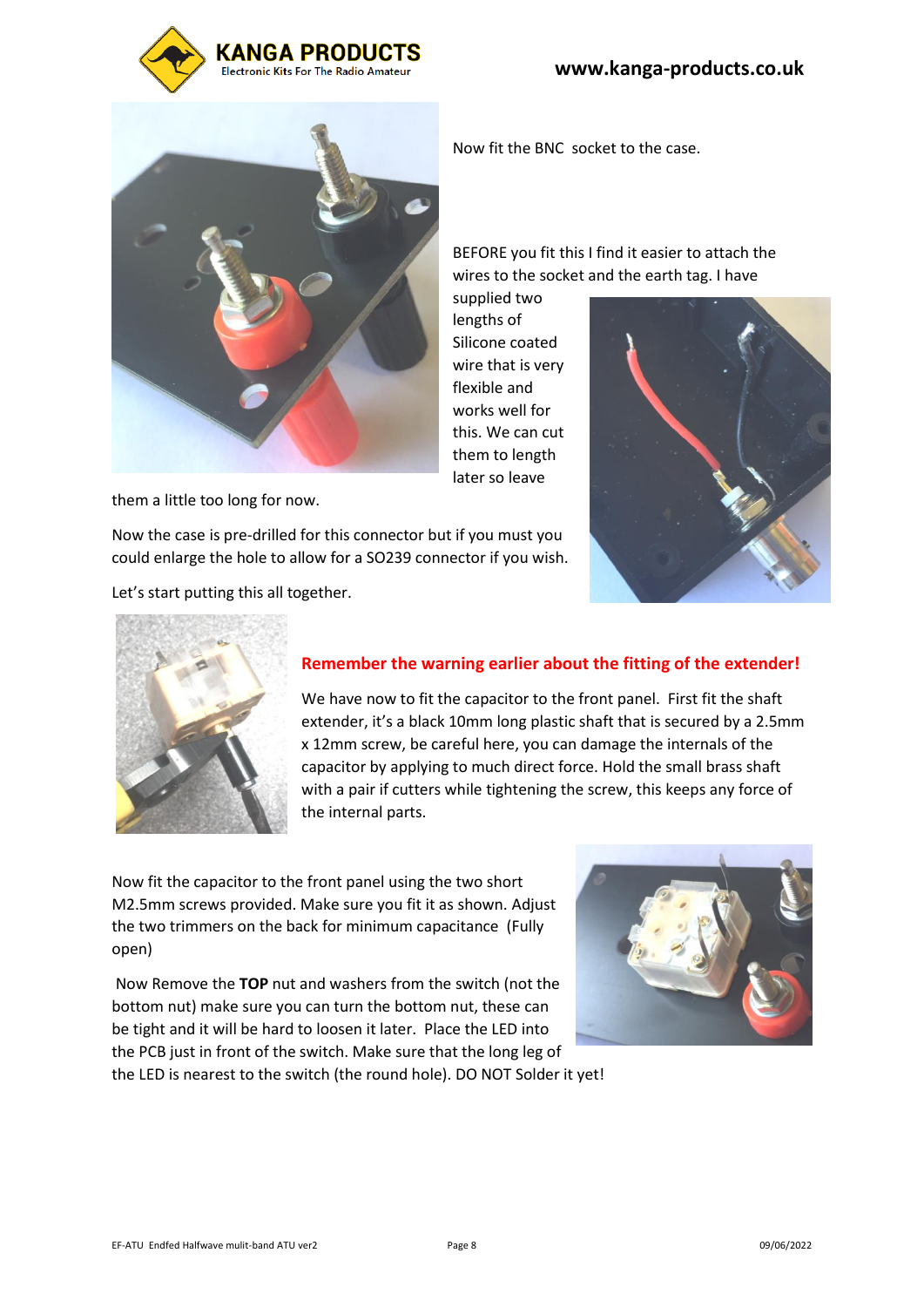

 **www.kanga-products.co.uk**

Now very carefully lower the top panel onto the PCB so that the 3 leads from the capacitor go into the three slots on the board for them. Double check that all three pins have gone through and none are just folded under the capacitors body. Also make sure the LED goes through the front panel too. (don't forget some of the following photos are of an earlier board with one less capacitor, you board will be slightly different)



Once you're happy make sure the board is sitting flush on top of the capacitor and solder the three leads in place and trim. Turn the board on its side now and look at the switch, you will most probably need to adjust the single nut on the switch to get it to touch the back of the front plate, this should level up the board. I use a small flat blade screw driver to turn the nut, you don't need to make it tight just get it to touch the front plate.

Now solder the two pins of the LED while making sure it's as far forward as it can go.



Now we need to connect to the two 4mm posts.

Use some of those off cuts from the large resistors for this. I solder them to the end of the posts but if you wish you can use the other nuts that came with the posts to secure the wire ends.

Now we need to fit the ATU into its case. We have already fitted the socket and attached wires.

Trim the length of wires so they just fit nicely and solder to the board, the earth tag wire goes to the pad marked GND and the wire from the centre pin goes to the pad marked IN.



Just about done now.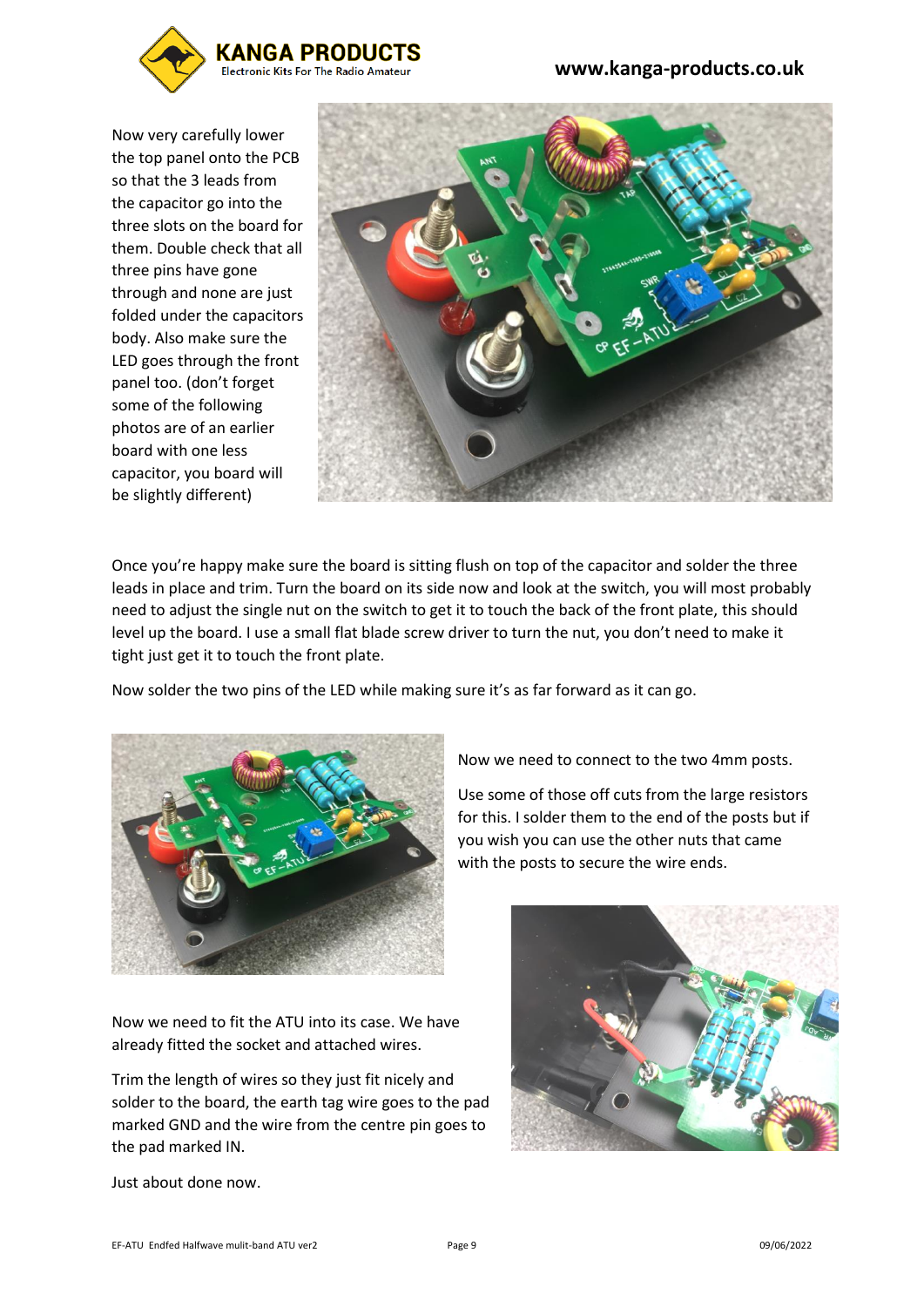

Place the top onto the case and secure with the 4 black self-tapping screws that come with it.



Turn the shaft of the capacitor towards the number 12 on the scale, now fit the supplied knob. The screw should ne nearest the number 1 on the scale.

We are now finished and just need to test the ATU.

You must remember that this is HALFWAVE tuner, not a random wire ATU so you should use an antenna wire length to suit the frequency you're interested in, for this example I will be using 20m.

### Halfwave for 20m

20m Driven wire 33ft 3 inch (10m) Counterpoise 6ft (2m)

I would recommend that you use at least a 5m long coax cable between the ATU and the radio. That keeps RF away from the radio and keeps things more stable.

Attach the wires, the main antenna to the RED terminal and the short wire to the BLACK terminal, the wire should be straight and in the clears as much as possible.

Now don't transmit yet.

Tune to a 20m frequency and then adjust the ATU while in receive mode. I find a when you find the sweet spot the RX noise will increase a lot. This is a good starting point. Reduce transmitter power to as low as you can and put the ATU in 'Tune' Mode, transmit a solid carrier (Key down or switch to AM/FM if you have no other way to give a solid carrier). Adjust the tuner to find the point the LED goes out, if you have already peaked the tune on RX it may not need much adjustment. Once happy that the LED is a dim as possible stop transmitting and flick to OPER mode. If the LED isn't very bright at any setting you may need to adjust the small blue trimmer to get a good brightness. That's it, now enjoy the QSO's.

While tuning try and keep the tune time low and the power low, when tuned you can increase the power level up to about 10 watts but while tuning try and keep the power to a couple of watts max. As always be careful with RF as you can get burns even at such low power levels. Don't touch the wire!

Tips, if like me you like to see a bright LED while tuning I set the sensitivity control to max,

If you want try removing the counterpoise wire, often people will state that you don't need one with a halfwave and often this can be the case, the antenna uses the coax as a counterpoise then, this can cause so RF feedback issues at the radio end but feel free to give it ago if you wish.